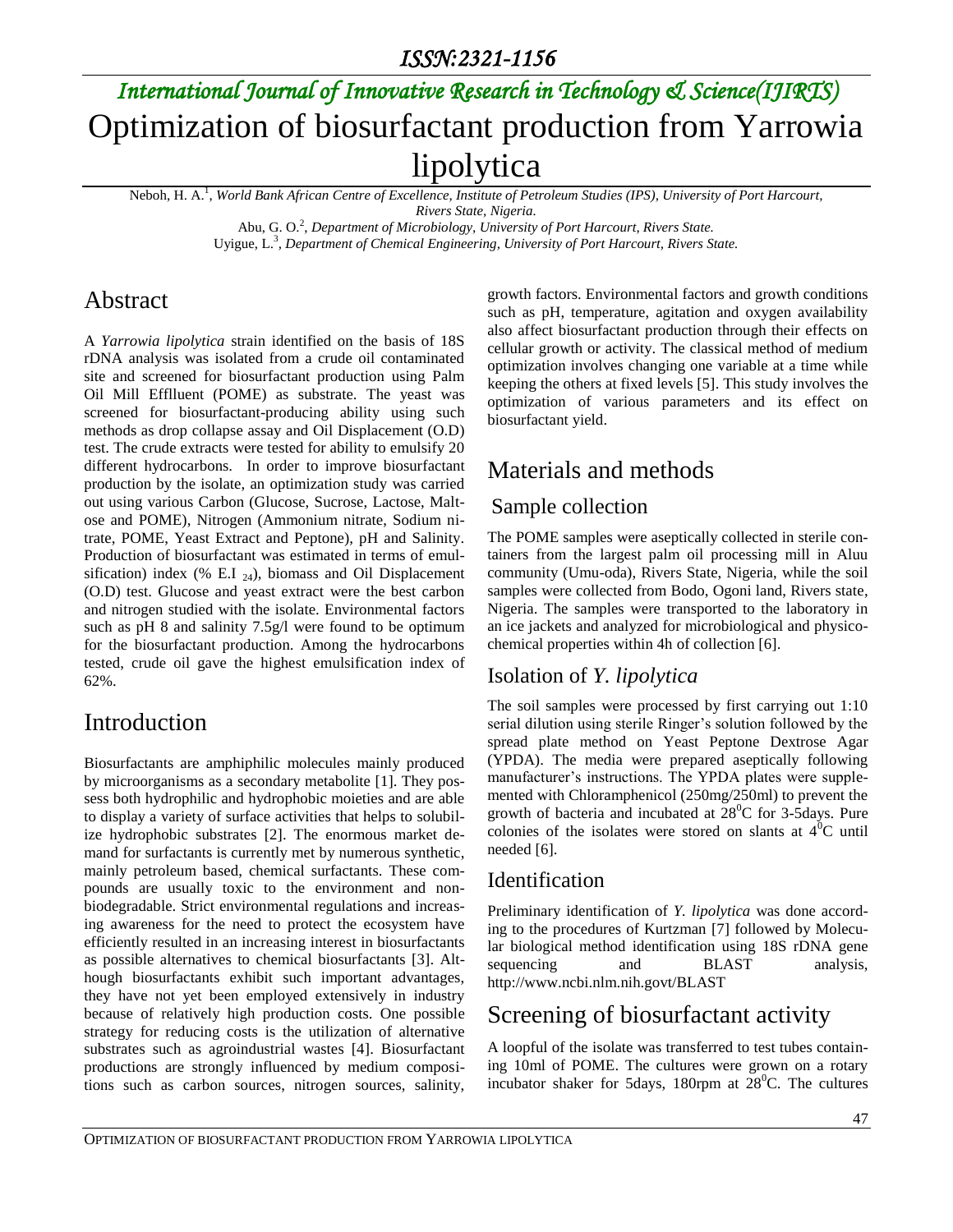## *ISSN:2321-1156*

# *International Journal of Innovative Research in Technology & Science(IJIRTS)*

were centrifuged at 4000rpm for 30min and the supernatant were used for screening biosurfactant activity by the following methods; Drop Collapse assay, Oil spreading test and Emulsification assay.

#### Drop Collapse Assay

About 10 μl of the culture supernatant was added to the surface of the oil. After 1min, the shape of the drop on the surface of the oil was observed with a magnifying glass [8]. The results were interpreted as  $(++)$  to  $(++)$  corresponding to highly positive to moderate positive collapse on the oil surface. Those cultures that gave rounded drops were scored negative (-ve) indicating the lack of biosurfactant production.

#### Oil spreading test

10 μl of crude oil was added to the surface of 40 ml of distilled water in a Petri dish to form a thin oil layer. Then, 10 μl of culture supernatant was gently placed on the centre of the oil layer. If biosurfactant is present in the supernatant, the oil is displaced and a clear zone is formed [9]. The diameter of this clear zone on the oil surface was measured with a vernier caliper.

#### Emulsification assay

The emulsifying capacity was evaluated by an emulsification index  $(E_{24})$ . The  $E_{24}$  of culture samples was determined by adding 2ml of the carbon sources to 2ml of the culture supernatant in a test tube, vortexed at high speed for 2min and allowed to stand for 24h. The  $E_{24}$  index is given as percentage of the height of the emulsified layer (cm) divided by the total height of the liquid column (cm) [10]. The results were compared with Tween 80 as positive control.

 $E_{24}$  = Height of emulsion formed x 100 Total height of solution

## Optimization Process

Optimization of biosurfactant production involved changing the following parameters like pH, Salinity, Carbon and Nitrogen based on the one-factor at a time approach.

#### Optimization of Carbon source

The effect of carbon source was studied with different carbon sources like Glucose, Sucrose, Lactose, Maltose and POME at different concentrations of 2.5g/l, 5g/l, 7.5g/l, and 10g/l and 12.5g/l. All other parameters were kept unaltered.

#### Optimization of Nitrogen source

The effect of Nitrogen source was studied with different nitrogen sources like Ammonium nitrate, Sodium nitrate, POME, Yeast Extract, Peptone, at different concentrations of 0.625g/l, 1.25g/l, 2.5g/l and 5.0g/l and 7.5g/l. The optimum nitrogen for maximum activity was selected by varying the nitrogen in the medium using glucose as carbon source. All other parameters were kept unaltered.

### Optimization of pH

The important characteristics of most organisms are their strong dependence on pH for cell growth and production of metabolites [11]. The optimum pH for maximum activity was selected by varying the pH of the medium at (2 -12) with 1N HCL or 1N NaOH using glucose as carbon and yeast extract as nitrogen source. All other parameters were kept unaltered.

### Optimization of Salinity

The effect of salinity was studied with various concentrations; 2.5g/l, 5.0g/l, 7.5g/l, 10g/l, 12.5g/l and 15g/l. The optimum salinity for maximum activity was selected by varying the salt concentration of the medium using glucose, yeast extract and pH (8).

## Result and discussion

The physicochemical parameters of the POME sample showed that it contained essential minerals and metals required for the growth of the yeasts such as nitrate, phosphate, calcium, magnesium and sodium as shown in Table 1;

**Table 1: Physicochemical parameters of POME**

| <b>Parameter</b>          | <b>Concentration</b> |
|---------------------------|----------------------|
| pH                        | 4.62                 |
| Temperature $(^0C)$       | 26.2                 |
| Conductivity( $\mu$ S/cm) | 8740                 |
| $TOC$ (mg/l)              | 67,120               |
| Nitrate(mg/l)             | 4.64                 |
| Phosphate(mg/l)           | 68                   |
| Calcium(mg/l)             | 208                  |
| Magnesium(mg/l)           | 703                  |
| Potassium(mg/l)           | 1589                 |
| Sodium(mg/l)              | 1.499                |
| COD(mg/l)                 | 96,500               |
| BOD(mg/l)                 | 29,520               |

In oil displacement test the supernatant from the isolate produced clear zone of 5.0 cm while Tween 80 a synthetic emulsifier produced 3.8cm and in the drop collapse test both supernatant and tween 80 were assigned  $++$  indicating highly positive collapse. This clearly indicated that the organisms produced biosurfactant.

Reports by [12] has illustrated that the type and concentration of biosurfactant depends especially on the composition of important nutrients and growth condition. In this study, optimization condition of the biosurfactant production by *Y. lipolytica* was evaluated. Out of all the carbon sources used, glucose (7.5g/l) exhibited maximum biosurfactant production measured by the Oil displacement (1.9cm), biomass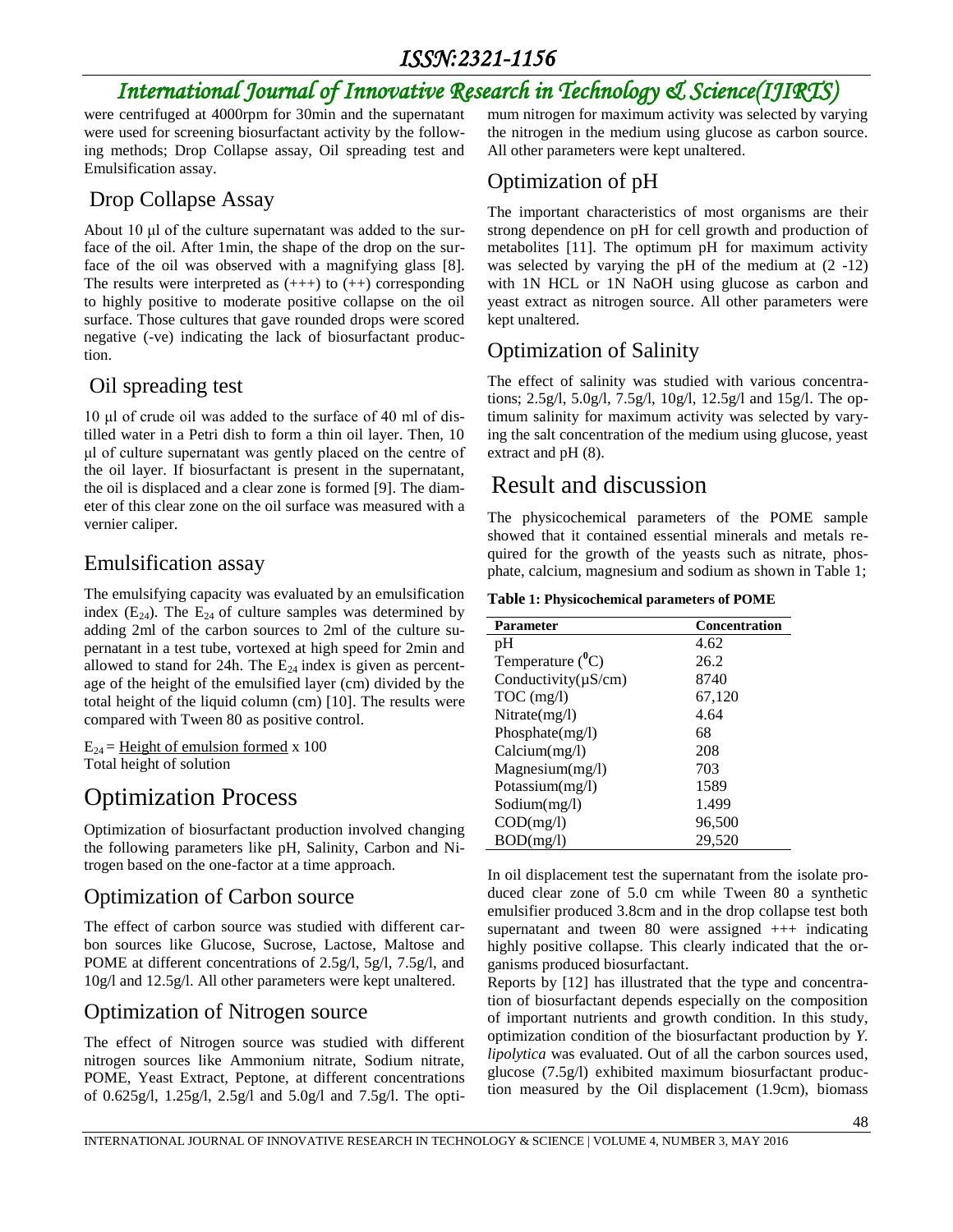#### *ISSN:2321-1156*

## *International Journal of Innovative Research in Technology & Science(IJIRTS)*

 $(2.31g)$  and E.I  $(65\%)$ ; table 1. [13] in a similar work produced a bioemulsifier from *Y. lipolytica* in Yeast Peptone Dextrose Agar medium containing glucose as carbon source. Glucose (4%) was also reported by [14] to be the best medium for biosurfactant production by *Y. lipolytica*. Different nitrogen sources were evaluated on biosurfactant production by *Y. lipolytica*. In the production medium, a nitrogen source is needed for cell growth, with great importance for proteins and enzymes synthesis [14]. In the present study both organic and inorganic Nitrogen sources were also tested. Optimum growth was observed with Yeast extract (0.625g/l) as nitrogen source with O.D (3.80cm), biomass (2.085g) and E.I (62%). [15] produced biosurfactant from *Y.lipolytica* using yeast extract (0.5g/l) as nitrogen source. [14] pointed out that when nitrogen source is in excess biosurfactant production decreases because carbon source is used for yeast growth. [16] also stated that organic nitrogen was preferentially utilized for cell growth rather instead of inorganic nitrogen for biosurfactant production.

Table 1: Optimization of carbon source

| Carbon $(7.5g/l)$ | $O.D$ (cm) | Biomass $(g)$ | E.I(%) |
|-------------------|------------|---------------|--------|
| Glucose           | 1.9        | 2.310         | 65     |
| Sucrose           | 1.2        | 1.190         | 54     |
| Lactose           | 0.6        | 0.665         | 48     |
| Maltose           | 1.1        | 0.932         | 51     |
| <b>POME</b>       | 11         | 0.985         | 52     |
|                   |            |               |        |

Table 2: Optimization of Nitrogen source

| Nitrogen $(1.25g/l)$            | $O.D$ (cm) | Biomass $(g)$ | E.I(% |
|---------------------------------|------------|---------------|-------|
| Yeast extract                   | 3.80       | 2.085         | 62    |
| Peptone                         | 1.90       | 1.987         | 58    |
| NH <sub>4</sub> NO <sub>3</sub> | 0.80       | 0.901         | 44    |
| NaNO <sub>3</sub>               | 0.50       | 0.754         | 40    |
| <b>POME</b>                     | 1.20       | 1.886         | 50    |

pH 8 was also observed to enhance biosurfactant production with O.D (3.5cm), biomass (1.520g) and E.I (65%). [14] reported biosurfactant production from *Y. lipolytica* using a combination of canola oil and glucose and reported stability in the pH range of 3- 9; table 3. Salinity of 7.5g/l was observed to give the best yield for biosurfactant production with O.D (5.01cm), biomass (2.30g) and E.I of 70%, table 4. [16] also reported isolation of *Y. lipolytica* from marine environments, implying that this yeast may play an important role in such environments.

Table 3: Optimization of pH

| pΗ | $O.D$ (cm) | Biomass $(g)$ | E.I(%) |
|----|------------|---------------|--------|
|    | 1.40       | 0.300         | 40     |
|    | 1.90       | 0.612         | 50     |
| h  | 2.850      | 1.215         | 62     |
|    | 3.50       | 1.520         | 65     |
|    |            |               |        |

|    |                | $\mu$ in rechnology $\infty$ science $\mu$ $\mu$ |     |
|----|----------------|--------------------------------------------------|-----|
| 10 | 2.40           | 0.898                                            | -54 |
| 12 | $1.60^{\circ}$ | 0.454                                            | 45  |

Table 4: Optimization of salinity.

| Salinity $(g/l)$ | $O.D$ (cm) | Biomass $(g)$ | E.I(%) |
|------------------|------------|---------------|--------|
| 2.50             | 1.80       | 0.237         | 45     |
| 5.00             | 2.90       | 0.908         | 62     |
| 7.50             | 5.010      | 2.300         | 70     |
| 10.00            | 4.10       | 1.265         | 65     |
| 12.50            | 1.70       | 0.876         | 62     |
| 15.00            | 1.50       | 0.498         | 58     |

Similarly the organism was able to form stable emulsions for 24 h. 90% of all the carbon sources achieved considerable emulsification activity with the supernatants, with the highest emulsification index of 62% for Crude oil, while BTEXs (Benzene, Toluene, Ethylene, Xylene), Naphthalene, Hexane, Hexadecane, Diesel, Engine oil, Gasoline, Kerosine, Diethylether and Petroleum Ether had emulsification indices above 50%; fig.1. Of the emulsions formed 72% were thermally stable at  $40^{\circ}$ C while 85% were stable at 37 $^{\circ}$ C and 64% were stable at  $70^{\circ}$ C after 30 days. From previous data this is the first report on a putative biosurfactant from *Y. lipolytica* been tested on as many as twenty carbon sources. The emulsification index of the test biosurfactant, when compared with that of synthetic surfactant (Tween 80) was found to be 65% higher (p=0.05). These emulsification results showed that biosurfactant produced from a substrate can emulsify different hydrocarbons to varying degrees which confirmed its applicability against different hydrocarbon pollution [17]. The notable thermal stability demonstrated by the crude biosurfactants produced by the *Y. lipolytica* indicates their potential applications in enhancing bioavailability and bioremediation of recalcitrant and hydrophobic environmental contaminants.



Fig. 1: Emulsification Profile of Yarrowia lipolytica on different carbon sources

OPTIMIZATION OF BIOSURFACTANT PRODUCTION FROM YARROWIA LIPOLYTICA